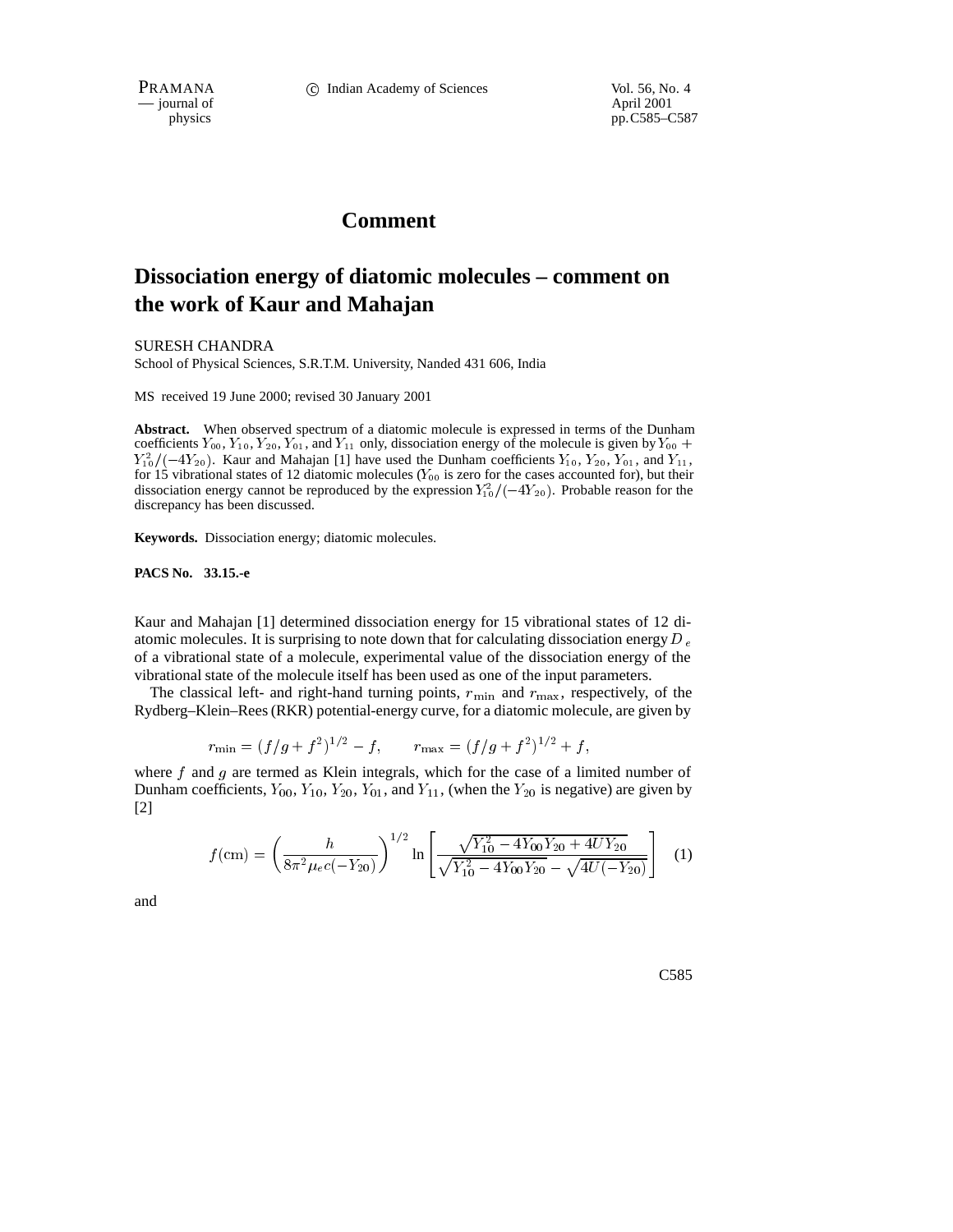**Table 1**. Values of the parameters.

| Molecular<br>state                       | $\omega_e = Y_{10}$<br>$\rm (cm^{-1})$ | $\alpha_e = -Y_{11}$<br>$10^3$ (cm <sup>-1</sup> ) | $B_e = Y_{01}$<br>$\rm (cm^{-1})$ | $\omega_e x_e = -Y_{20}$<br>$\rm (cm^{-1})$ | $D_e$<br>$\rm (cm^{-1})$ | $Y_{10}^2/(-4Y_{20})$<br>$\rm (cm^{-1})$ |
|------------------------------------------|----------------------------------------|----------------------------------------------------|-----------------------------------|---------------------------------------------|--------------------------|------------------------------------------|
| Li <sub>2</sub> $X^1\Sigma_q^+$          | 351.430                                | 7.040                                              | 0.6725                            | 2.6100                                      | 8516.780                 | 11829.79                                 |
| Na <sub>2</sub> $X^1\Sigma_q^+$          | 159.177                                | 0.873                                              | 0.1547                            | 0.7254                                      | 6022.600                 | 8732.19                                  |
| $K_2 X^1 \Sigma_q^+$                     | 92.405                                 | 0.212                                              | 0.0562                            | 0.3276                                      | 4440.000                 | 6516.09                                  |
| Cl <sub>2</sub> $X^1\Sigma_q^+$          | 559.751                                | 1.516                                              | 0.2442                            | 2.6943                                      | 20276.440                | 29072.60                                 |
| $Cl2 B3 \Pi$                             | 255.380                                | 2.511                                              | 0.1631                            | 4.8000                                      | 3341.170                 | 3396.82                                  |
| $I_2$ $XO_q^+$                           | 214.520                                | 0.113                                              | 0.0373                            | 0.6079                                      | 12547.335                | 18925.33                                 |
| ICI $X^1\Sigma^+$                        | 384.275                                | 0.532                                              | 0.1142                            | 1.4920                                      | 17557.600                | 24743.18                                 |
| ICI $A^3\Sigma_1$                        | 211.030                                | 0.744                                              | 0.0852                            | 2.1200                                      | 3814.700                 | 5251.61                                  |
| ICI A <sup>3</sup> $\Sigma$ <sub>2</sub> | 224.571                                | 0.674                                              | 0.0865                            | 1.8823                                      | 4875.520                 | 6698.21                                  |
| HF $X^1\Sigma^+$                         | 4138.320                               | 772.400                                            | 20.9557                           | 89.8800                                     | 49384.000                | 47634.88                                 |
| $H_2 X^1 \Sigma_a^+$                     | 4401.265                               | 3051.300                                           | 60.8477                           | 120.6020                                    | 38297.000                | 40155.08                                 |
| CO $X^1\Sigma^+$                         | 2169.813                               | 17.504                                             | 1.93137                           | 13.2883                                     | 90529.000                | 88575.82                                 |
| XeO d <sup>1</sup> $\Sigma$ <sup>+</sup> | 156.832                                | 5.400                                              | 0.1456                            | 9.8678                                      | 693.000                  | 623.14                                   |
| Cs <sub>2</sub> $X^1\Sigma_q^+$          | 42.020                                 | 0.022                                              | 0.0117                            | 0.0826                                      | 3649.500                 | 5344.07                                  |
| $Rb_2 X^1\Sigma_a^+$                     | 57.7807                                | 0.055                                              | 0.0224                            | 0.1391                                      | 3950.000                 | 6000.38                                  |
|                                          |                                        |                                                    |                                   |                                             |                          |                                          |

$$
g(\text{cm}^{-1}) = \left(\frac{8\pi^2\mu_e c}{h(-Y_{20})}\right)^{1/2} Y_{11} \left(-\sqrt{\frac{U}{(-Y_{20})}} + \left(\frac{Y_{01}}{Y_{11}} - \frac{Y_{10}}{2Y_{20}}\right)\right)
$$

$$
\ln\left[\frac{\sqrt{Y_{10}^2 - 4Y_{00}Y_{20} + 4UY_{20}}}{\sqrt{Y_{10}^2 - 4Y_{00}Y_{20}} - \sqrt{4U(-Y_{20})}}\right]\right).
$$
(2)

The separation between the left and right turning points is given by  $2f$ . Hence, around the dissociation limit, the value of  $f$  tends to become infinite. Thus, from eq. (1), the dissociation energy is given by

$$
U = Y_{00} + \frac{Y_{10}^2}{4(-Y_{20})}.\tag{3}
$$

For the cases accounted for [1], the value of  $Y_{00}$  is zero. Equation (3) for the case  $Y_{00} = 0$ is the same as obtained by Rees [3]. The values of the parameters used by Kaur and Mahajan [1] alongwith the value of  $Y_{10}^2/(-4Y_{20})$  are given in table 1. Comparison of the experimental value of the dissociation energy D<sub>e</sub> with that of  $Y_{10}^2/(-4Y_{20})$  shows a large discrepancy.

Now, the question arises: what could be the reason for the discrepancy? We feel that one of the probable reasons may be as follows: In actual practice, observed spectrum of a diatomic molecule is expressed in terms of a large number of Dunham coefficients  $Y_{i0}$  and  $Y_{i1}$ , where the index *i* varies from zero to a high value (e.g., up to 8 or 9, or even higher) for better accuracy. For example, the spectrum of the  $X<sup>1</sup>\Sigma^{+}$  state of CO was expressed by Farrenq *et al* [4] with Dunham coefficients up to  $Y_{90}$  and  $Y_{71}$ . Under this situation, it is not possible to get analytical expressions for the Klein integrals  $f$  and  $g$ , and they are calculated numerically [2, 5–7].

C586 *Pramana – J. Phys.,* **Vol. 56, No. 4, April 2001**